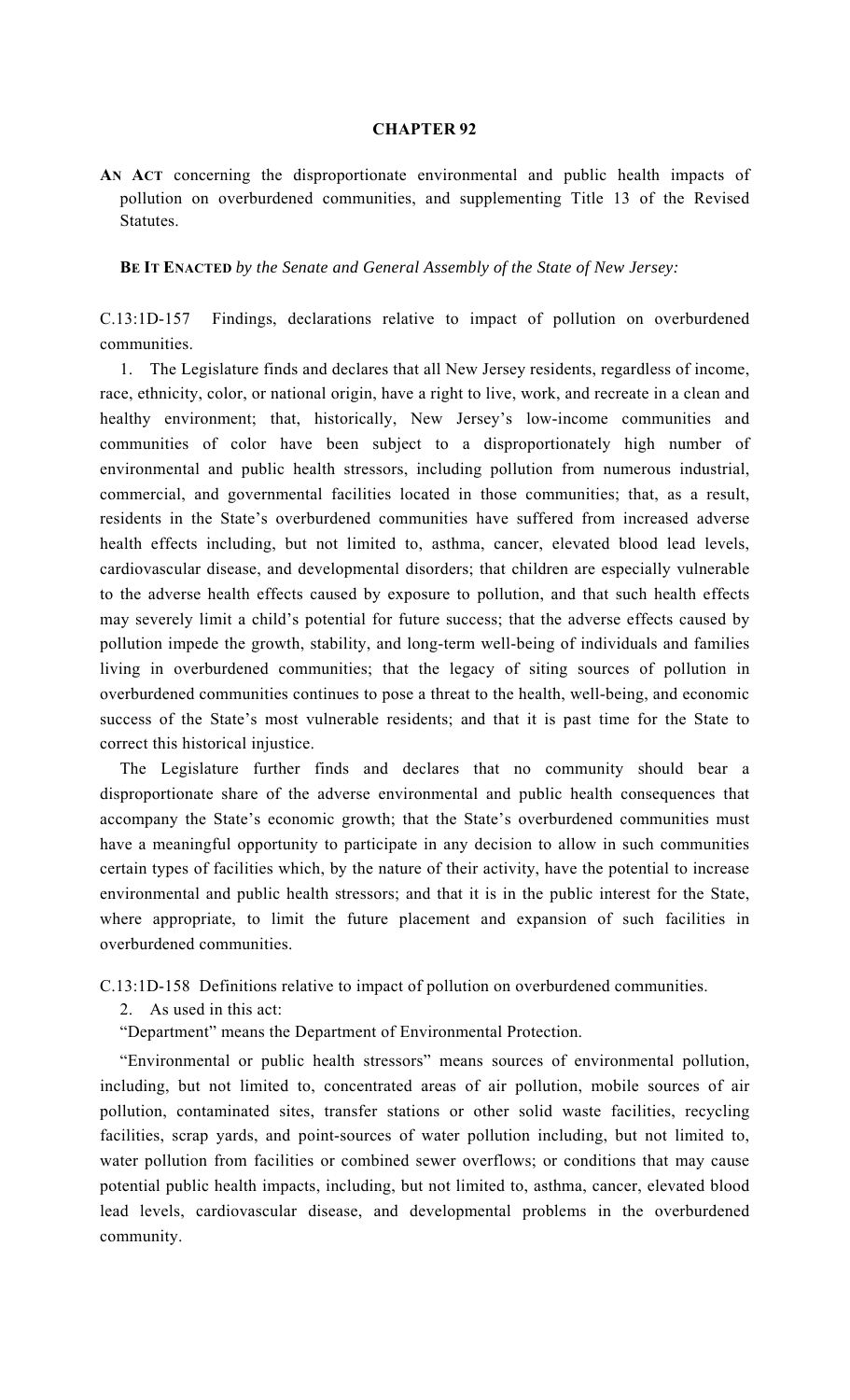2

 "Facility" means any: (1) major source of air pollution; (2) resource recovery facility or incinerator; (3) sludge processing facility, combustor, or incinerator; (4) sewage treatment plant with a capacity of more than 50 million gallons per day; (5) transfer station or other solid waste facility, or recycling facility intending to receive at least 100 tons of recyclable material per day; (6) scrap metal facility; (7) landfill, including, but not limited to, a landfill that accepts ash, construction or demolition debris, or solid waste; or (8) medical waste incinerator; except that "facility" shall not include a facility as defined in section 3 of P.L.1989, c.34 (C.13:1E-48.3) that accepts regulated medical waste for disposal, including a medical waste incinerator, that is attendant to a hospital or university and intended to process self-generated regulated medical waste.

 "Limited English proficiency" means that a household does not have an adult that speaks English "very well" according to the United States Census Bureau.

 "Low-income household" means a household that is at or below twice the poverty threshold as that threshold is determined annually by the United States Census Bureau.

 "Major source" means a major source of air pollution as defined by the federal "Clean Air Act," 42 U.S.C. s.7401 et seq., or in rules and regulations adopted by the department pursuant to the "Air Pollution Control Act," P.L.1954, c.212 (C.26:2C-1 et seq.) or which directly emits, or has the potential to emit, one hundred tons per year or more of any air pollutant, or other applicable criteria set forth in the federal "Clean Air Act," 42 U.S.C. s.7401 et seq.

 "Overburdened community" means any census block group, as determined in accordance with the most recent United States Census, in which: (1) at least 35 percent of the households qualify as low-income households; (2) at least 40 percent of the residents identify as minority or as members of a State recognized tribal community; or (3) at least 40 percent of the households have limited English proficiency.

 "Permit" means any individual permit, registration, or license issued by the department to a facility establishing the regulatory and management requirements for a regulated activity under the following State laws: R.S.12:5-1 et seq.; P.L.1975, c.232 (C.13:1D-29 et al.); the "Solid Waste Management Act," P.L.1970, c.39 (C.13:1E-1 et seq.); section 17 of P.L.1975, c.326 (C.13:1E-26); the "Comprehensive Regulated Medical Waste Management Act," P.L.1989, c.34 (C.13:1E-48.1 et al.); P.L.1989, c.151 (C.13:1E-99.21a et al.); the "New Jersey Statewide Mandatory Source Separation and Recycling Act," P.L.1987, c.102 (C.13:1E-99.11 et al.); the "Pesticide Control Act of 1971," P.L.1971, c.176 (C.13:1F-1 et seq.); "The Wetlands Act of 1970," P.L.1970, c.272 (C.13:9A-1 et seq.); the "Freshwater Wetlands Protection Act," P.L.1987, c.156 (C.13:9B-1 et al.); the "Coastal Area Facility Review Act," P.L.1973, c.185 (C.13:19-1 et seq.); the "Highlands Water Protection and Planning Act," P.L.2004, c.120 (C.13:20-1 et seq.), the "Air Pollution Control Act (1954)," P.L.1954, c.212 (C.26:2C-1 et seq.); the "Water Supply Management Act," P.L.1981, c.262 (C.58:1A-1 et al.); P.L.1947, c.377 (C.58:4A-5 et seq.); the "Water Pollution Control Act," P.L.1977, c.74 (C.58:10A-1 et seq.); P.L.1986, c.102 (C.58:10A-21 et seq.); orthe "Flood Hazard Area Control Act," P.L.1962, c.19 (C.58:16A-50 et seq.); except that "permit" shall not include any authorization or approval necessary to perform a remediation, as defined pursuant to section 23 of P.L.1993, c.139 (C.58:10B-1), or any authorization or approval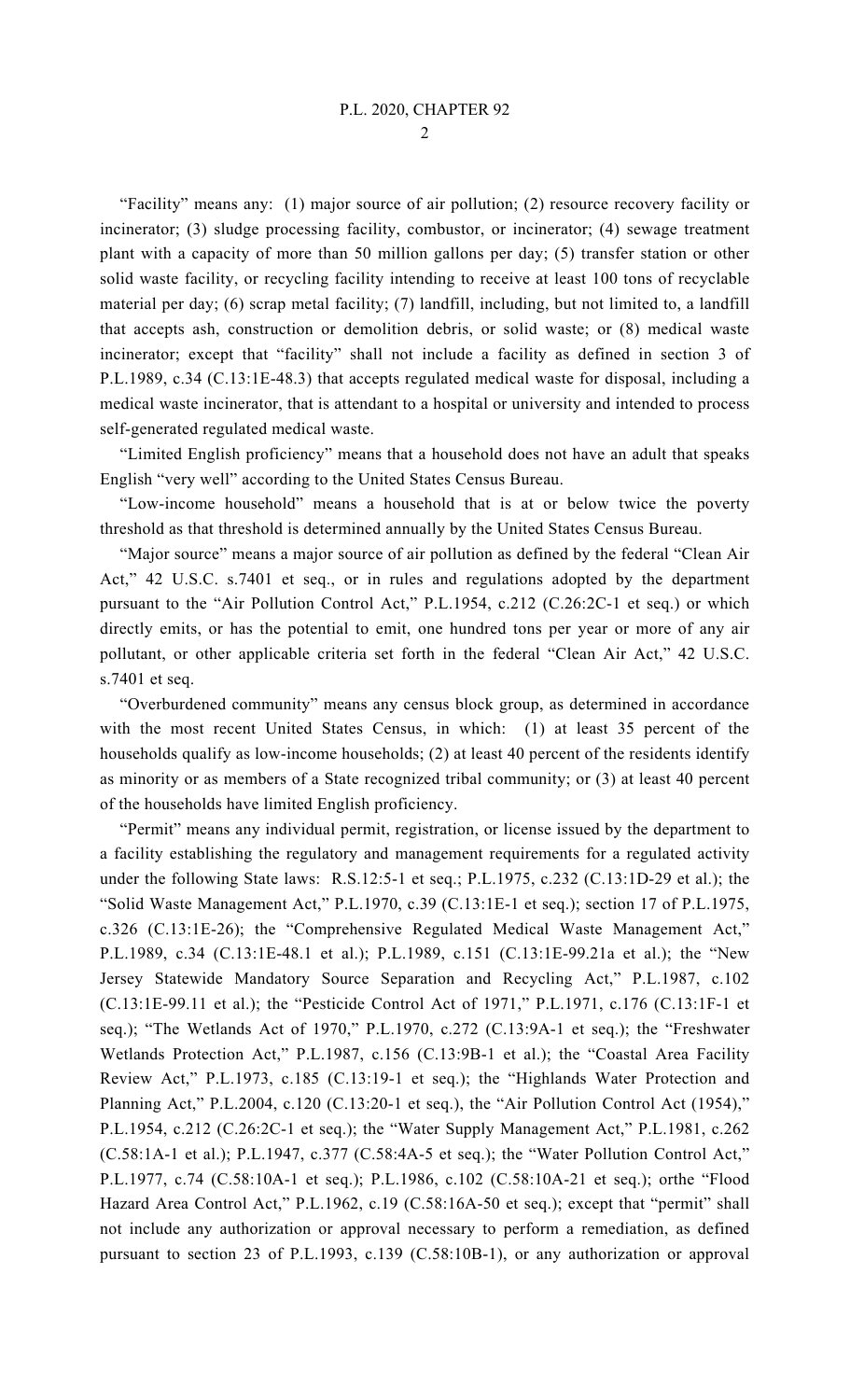required for a minor modification of a facility's major source permit for activities or improvements that do not increase emissions.

## C.13:1D-159 List of overburdened communities on website.

 3. No later than 120 days after the effective date of this act, the department shall publish and maintain on its Internet website a list of overburdened communities in the State. The department shall update the list of overburdened communities at least once every two years. The department shall notify a municipality if any part of the municipality has been designated an overburdened community pursuant to this act.

## C.13:1D-160 Requirements for permit applicants.

 4. a. Beginning immediately upon the adoption of the rules and regulations required pursuant to section 5 of this act, the department shall not consider complete for review any application for a permit for a new facility or for the expansion of an existing facility, or any application for the renewal of an existing facility's major source permit, if the facility is located, or proposed to be located, in whole or in part, in an overburdened community, unless the permit applicant first:

 (1) Prepares an environmental justice impact statement that assesses the potential environmental and public health stressors associated with the proposed new or expanded facility, or with the existing major source, as applicable, including any adverse environmental or public health stressors that cannot be avoided if the permit is granted, and the environmental or public health stressors already borne by the overburdened community as a result of existing conditions located in or affecting the overburdened community;

 (2) Transmits the environmental justice impact statement required to be prepared pursuant to paragraph (1) of this subsection, at least 60 days in advance of the public hearing required pursuant to paragraph (3) of this subsection, to the department and to the governing body and the clerk of the municipality in which the overburdened community is located. Upon receipt, the department shall publish the environmental justice impact statement on its Internet website; and

 (3) Organizes and conducts a public hearing in the overburdened community. The permit applicant shall publish a notice of the public hearing in at least two newspapers circulating within the overburdened community, including one local non-English language newspaper, if applicable, not less than 60 days prior to the public hearing. The permit applicant shall provide a copy of the notice to the department, and the department shall publish the notice on its Internet website and in the monthly bulletin published pursuant to section 6 of P.L.1975, c.232 (C.13:1D-34). The notice of the public hearing shall provide the date, time, and location of the public hearing, a description of the proposed new or expanded facility or existing major source, as applicable, a map indicating the location of the facility, a brief summary of the environmental justice impact statement, information on how an interested person may review a copy of the complete environmental justice impact statement, an address for the submittal of written comments to the permit applicant, and any other information deemed appropriate by the department. At least 60 days prior to the public hearing, the permit applicant shall send a copy of the notice to the department and to the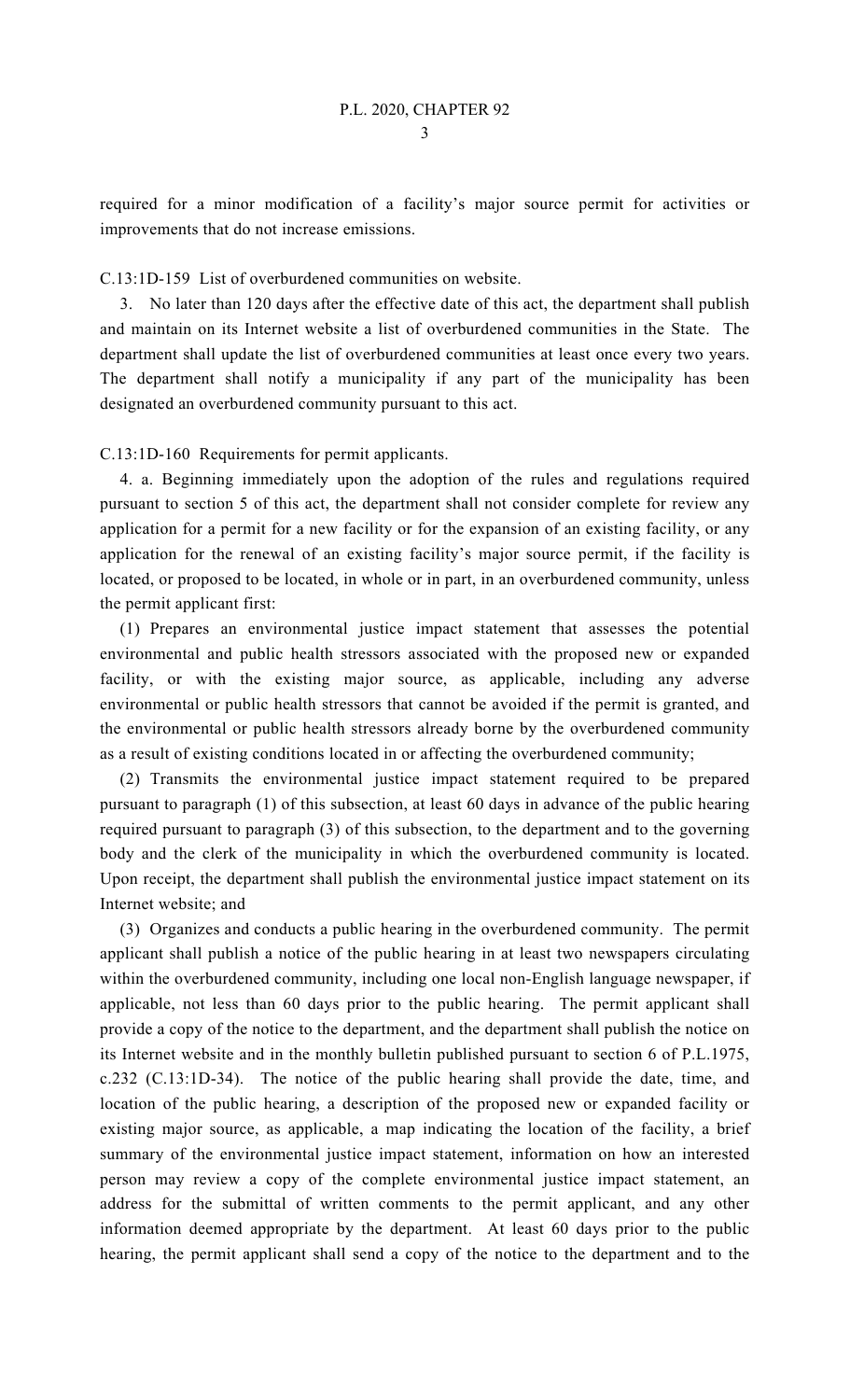4

governing body and the clerk of the municipality in which the overburdened community is located. The applicant shall invite the municipality to participate in the public hearing. At the public hearing, the permit applicant shall provide clear, accurate, and complete information about the proposed new or expanded facility, or existing major source, as applicable, and the potential environmental and public health stressors associated with the facility. The permit applicant shall accept written and oral comments from any interested party, and provided an opportunity for meaningful public participation at the public hearing. The permit applicant shall transcribe the public hearing and, no later than 10 days after the public hearing, submit the transcript along with any written comments received, to the department. Following the public hearing, the department shall consider the testimony presented and any written comments received, and evaluate the issuance of, or conditions to, the permit, as necessary in order to avoid or reduce the adverse environmental or public health stressors affecting the overburdened community.

 The department may require the applicant to consolidate the public hearing held pursuant to this paragraph with any other public hearing held or required by the department regarding the permit application, provided the public hearing meets the other requirements of this paragraph. The department shall consider a request by a permit applicant to consolidate required public hearings and, if the request is granted by the department, the consolidation shall not preclude an application from being deemed complete for review pursuant to subsection a. of this section.

 b. Notwithstanding the provisions of P.L.1975, c.232 (C.13:1D-29 et seq.) or any other law, or rule or regulation adopted pursuant thereto, to the contrary, the department shall not issue a decision on an application for a permit for a new facility or for the expansion of an existing facility, or on an application for the renewal of an existing facility's major source permit, if such facility is located, or proposed to be located, in whole or in part in an overburdened community until at least 45 days after the public hearing held pursuant to paragraph (3) of subsection a. of this subsection.

 c. Notwithstanding the provisions of any other law, or rule or regulation adopted pursuant thereto, to the contrary, the department shall, after review of the environmental justice impact statement prepared pursuant to paragraph (1) of subsection a. of this section and any other relevant information, including testimony and written comments received at the public hearing, deny a permit for a new facility upon a finding that approval of the permit, as proposed, would, together with other environmental or public health stressors affecting the overburdened community, cause or contribute to adverse cumulative environmental or public health stressors in the overburdened community that are higher than those borne by other communities within the State, county, or other geographic unit of analysis as determined by the department pursuant to rule, regulation, or guidance adopted or issued pursuant to section 5 of this act, except that where the department determines that a new facility will serve a compelling public interest in the community where it is to be located, the department may grant a permit that imposes conditions on the construction and operation of the facility to protect public health.

 d. Notwithstanding the provisions of any other law, or rule or regulation adopted pursuant thereto, to the contrary, the department may, after review of the environmental